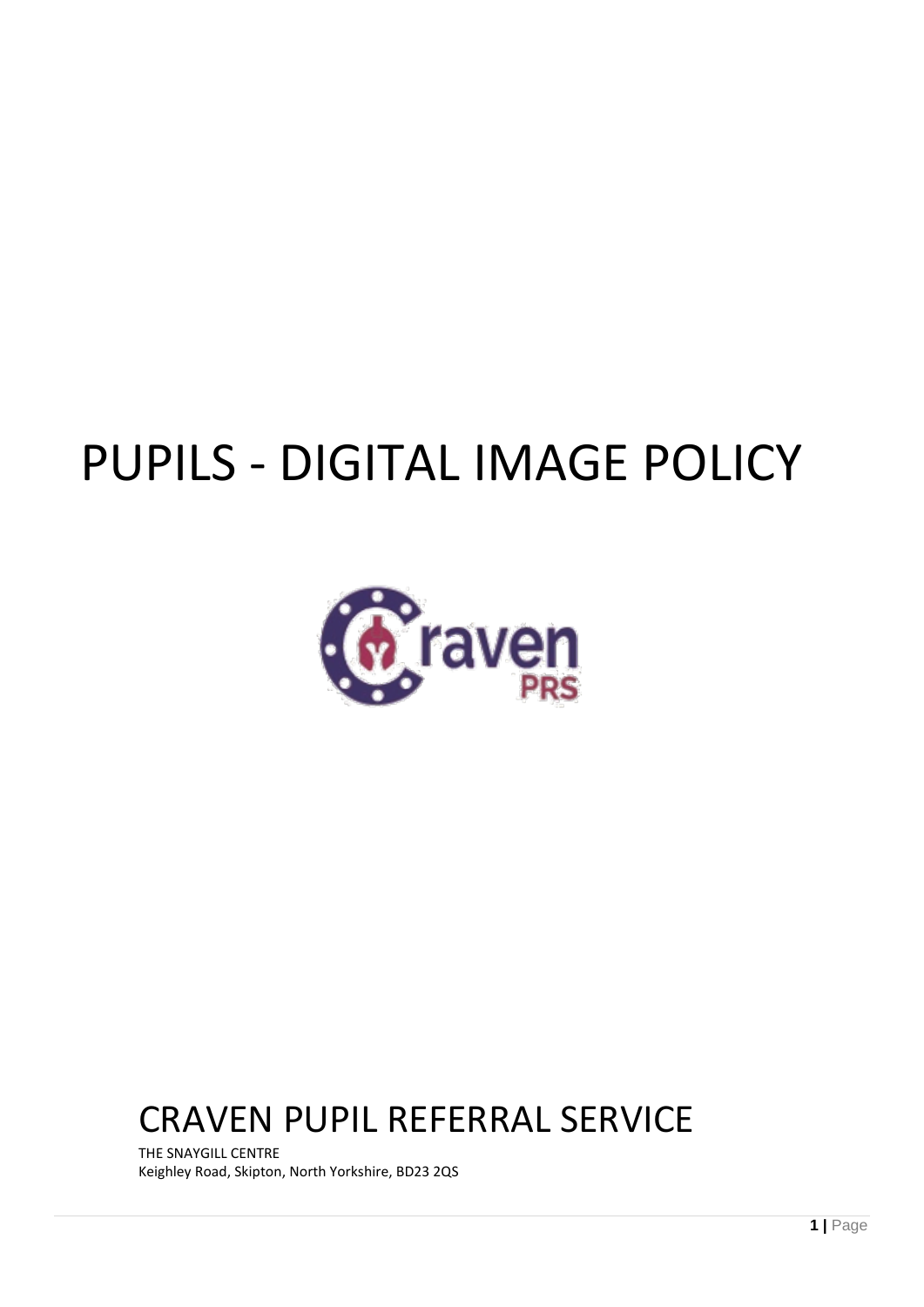**Drafted: December 2021 Date of First Issue: MC Ratification Date: Review Cycle:** Annually **Review Date: September 2021 Latest Review Amendments:** Update to adopt NYCC policy

### **CONTENTS**

- 1. Developing Safe School Websites
- 2. Use of Still and Moving Images
- 3. Procedures
- 4. Technical
- 5. Education
- 6. Social Networking
- 8. Management Committee Ratification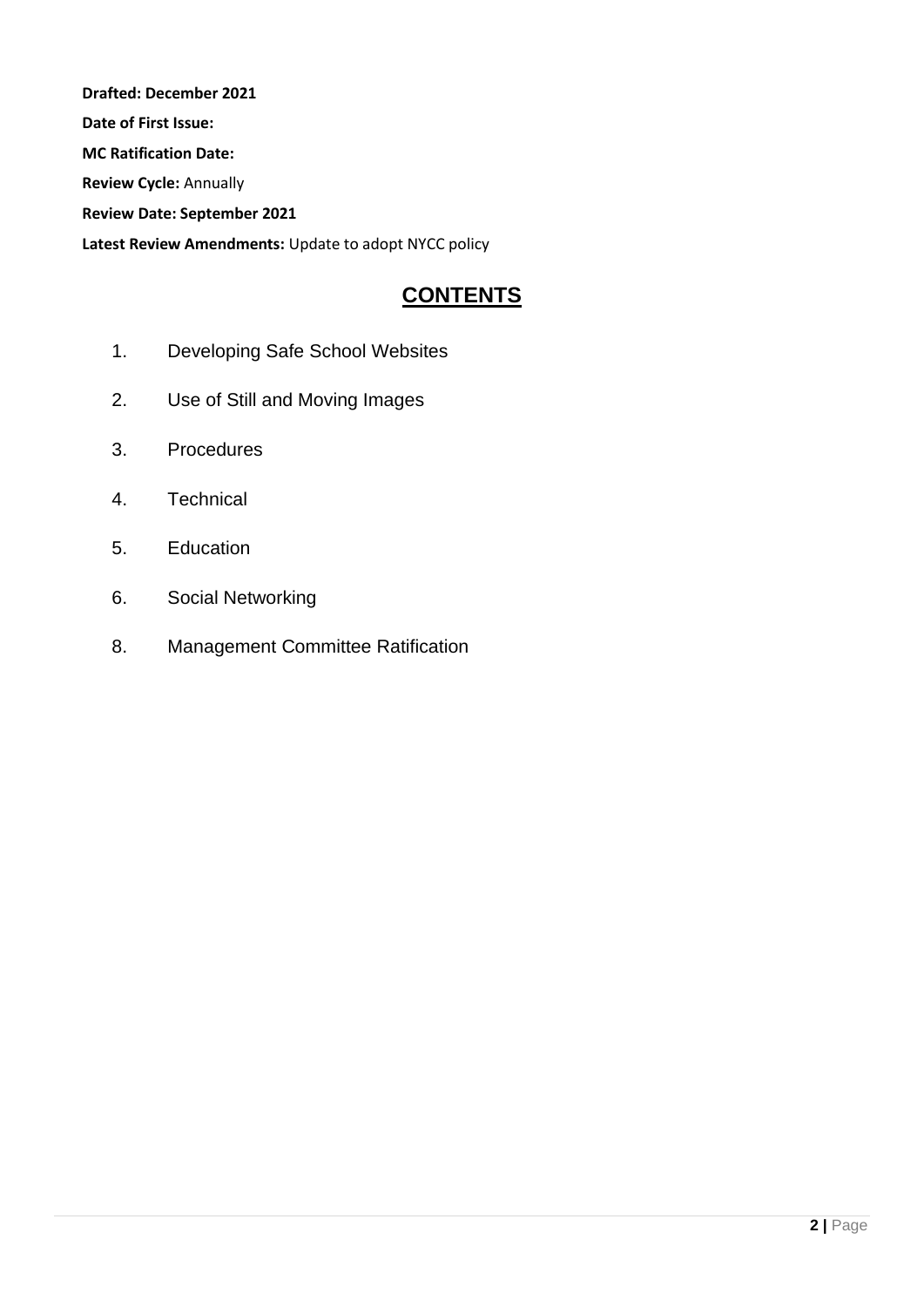#### **1.0 Developing safe school web sites**

The school website is an important, public-facing communication channel. Many prospective and existing parents find it convenient to look at the school's website for information and it can be an effective way to share the school's good practice and promote its work. Procedures and practice need to ensure website safety. A senior member of staff needs to oversee / authorise the website's content and check suitability. It should be clear who has authority to upload content into sections of the website. Having a website that is easy to maintain and update is helpful, and many schools use one of the LGfL templates as a basis for this. This portal functionality is included within the broadband package.

#### **2: Use of still and moving images**

Most importantly, take care when using photographs or video footage of pupils on the school website. Consider using group photographs rather than photos of individual children. Do not use the first name and last name of individuals in a photograph. This reduces the risk of inappropriate, unsolicited attention from people outside the school. An easy rule to remember is:

#### **If the pupil is named, avoid using their photograph / video footage.**

#### **If the photograph /video is used, avoid naming the pupil.**

If showcasing school-made digital video work, take care to ensure that pupils aren't referred to by name on the video, and that pupils' full names aren't given in credits at the end of the film

If showcasing examples of pupil's work consider using only their first names, rather than their full names.

Only use images of pupils in suitable dress to reduce the risk of inappropriate use.

In many cases, it is unlikely that the Data Protection Act will apply to the taking of images e.g. photographs taken for personal use, such as those taken by parents or grandparents at a school play or sports day. However, photographs taken for official school use, which are likely to be stored electronically alongside other personal data, may be covered by the Data Protection Act. As such, pupils and students should be advised why they are being taken.

Parental permission should be obtained before publishing any photographs, video footage etc of pupils on the school website, in a DVD or in any other high profile public printed media. This ensures that parents are aware of the way the image of their child is representing the school; a printed copy of the specific image should be attached to this form. A Parental Permission Form is an appropriate way of achieving this. See the sample permission form on the e-safety portal.

#### **3: Procedures:**

Use excerpts of pupils' work such as from written work, scanned images of artwork or photographs of items designed and made in technology lessons. This allows pupils to exhibit their work to a wider audience without increasing the risk of inappropriate use of images of pupils.

Links to any external websites should be thoroughly checked before inclusion on a school website to ensure that the content is appropriate both to the school and for the intended audience. Remember that the content of websites can change substantially, even in a short space of time. Check all links regularly, not only to ensure that they are still active, but that the content remains suitable too.

Text written by pupils should always be reviewed before publishing it on the school website. Make sure that the work doesn't include the full name of the pupil, or reveal other personal information, such as membership of after school clubs or any other details that could potentially identify them. Although it may seem obvious, check that pupils' work doesn't contain any statements that could be deemed defamatory.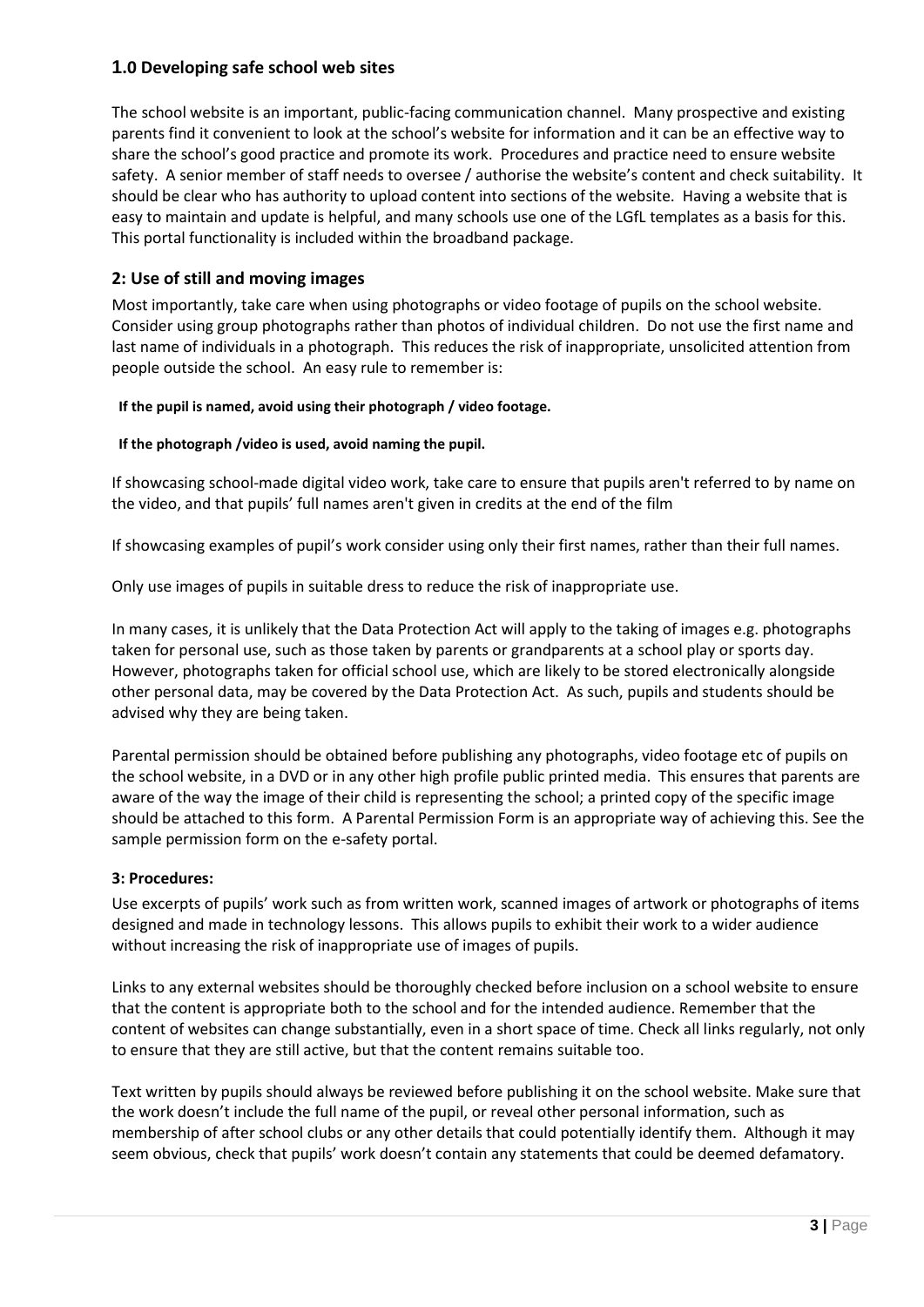Ensure also that the school is not infringing copyright or intellectual property rights through any content published on the website. For example, using images sourced through Google, or using a Trademark for which copyright permission has not been sought.

If the school's website contains any guestbook, noticeboard or blog, they need to be monitored to ensure they do not contain personal details of staff or pupils.

If the school website is using a webcam – then this must be checked and monitored to ensure misuse does not occur accidentally or otherwise.

If showcasing school-made digital video work, take care to ensure that pupils aren't referred to by name on the video, and that pupils' full names aren't given in credits at the end of the film.

Digital images - photographs and video clips - can now readily be taken using mobile phones. Extreme abuse is the so called 'happy slapping', or up skirting incidents sent to others or posted onto a website. It is therefore important to ensure that the risk of inappropriate use is minimised. Are camera/video phones allowed in the school? How is this monitored and enforced? Staff should be advised not to use their personal phone or camera without permission e.g., for a school field trip. If personal equipment is being used it should be registered with the school and a clear undertaking that photographs will be transferred to the school network and will not be stored at home or on memory sticks and used for any other purpose than school approved business.

#### **4: Technical:**

Digital images / video of pupils needs to be stored securely on the school network and old images deleted after a reasonable period, or when the pupil has left the school.

When saving pictures, ensure that the image file is appropriately named. Do not use pupils' names in image file names or in <ALT> tag references when published on the web. *[An ALT tag is the HTML text describing a displayed image, used mostly for reasons of accessibility, since the tag can be voiced by screen readers]*

Many schools are now using video as part of their Visual Literacy work. It is important that staff do not use software to 'rip-out' sections of copyrighted movies without permission.

There are safe online environments for publishing, such as the school 'Book Publishing' website.

#### **5: Education:**

Ensure staff and pupils know who to report any inappropriate use of images to and understand the importance of safe practice. Staff and pupils also need to understand how to consider an external 'audience' when publishing or presenting work. It is expected that some subjects require photographic evidence of work for course submission such as:

- For GCSE examination submissions e.g., videos of swimming, trampolining, athletics events.
- For vocational work such as evidence for diplomas, NVQs and BTEC.
- Key skills for PE.
- Video Based Learning Projects
- Performing arts including dance and movement, concerts, drama performances, parent evenings.
- Sports days and sports fixtures and the use of photographic equipment by parents and carers and children from the other school.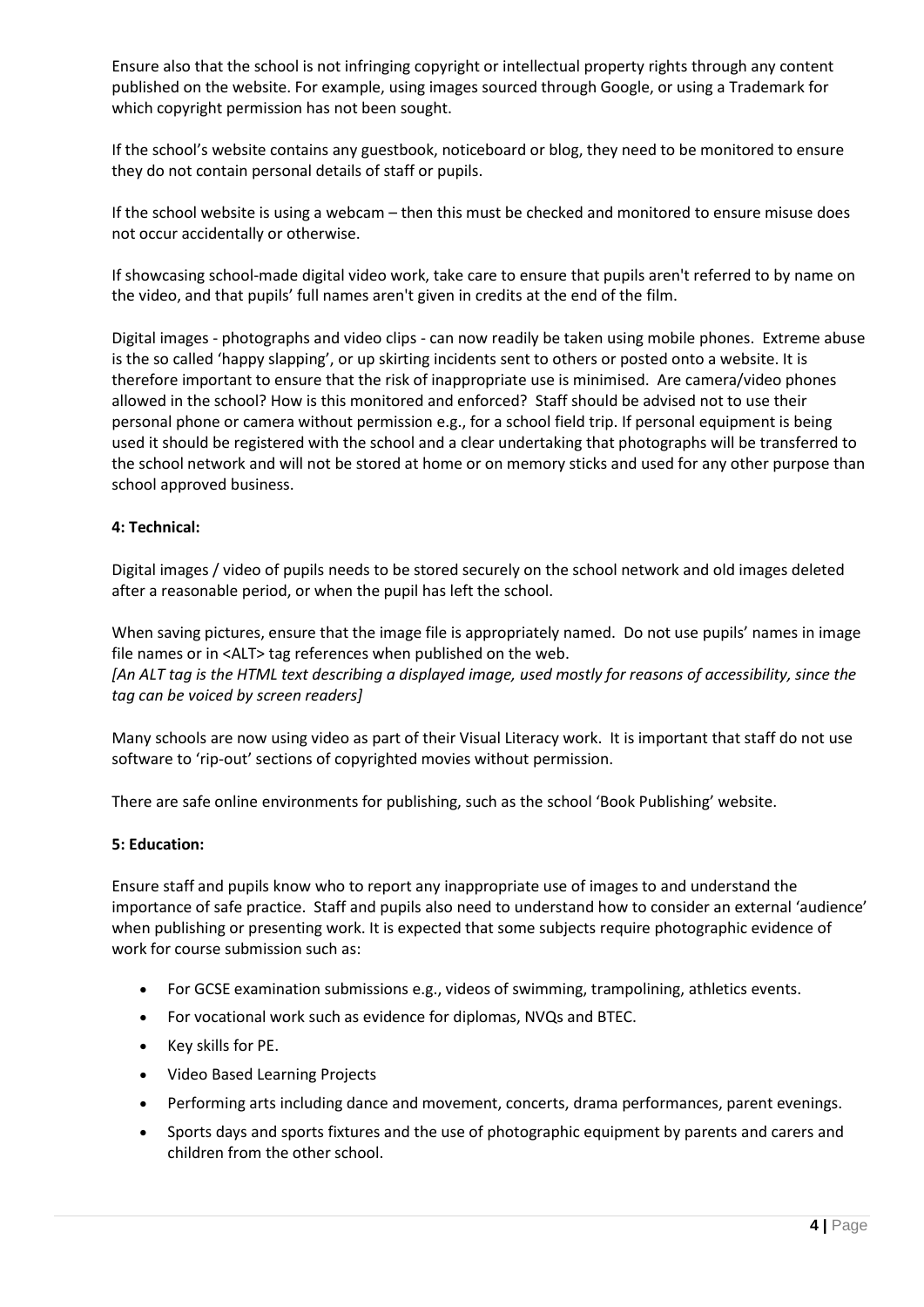This list is not exhaustive and parental consent contained in the induction pack will clarify is a parent wants to authorise photographs purely for coursework purposes.

#### **Policy statements:**

In this school:

- The Headteacher takes overall editorial responsibility to ensure that the website content is accurate, and quality of presentation is maintained.
- Uploading of information is restricted to
- The school web site complies with the school's guidelines for publications.
- Most material is the school's own work; where other's work is published or linked to, we credit the sources used and state clearly the author's identity or status.
- The point of contact on the web site is the school address and telephone number. Home information or individual e-mail identities will not be published.
- Photographs published on the web do not have full names attached.
- We gain parental / carer permission for use of digital photographs or video involving their child as part of the school agreement form when their daughter / son joins the school.
- Digital images /video of pupils are stored in the teachers' shared images folder on the network and images are deleted at the end of the year – unless an item is specifically kept for a key school publication.
- We do not use pupils' names when saving images in the file names or in the <ALT> tags when publishing to the school website.
- We do not include the full names of pupils in the credits of any published school produced video materials / DVDs.
- Staff sign the school's Acceptable Use Policy, and this includes a clause on the use of mobile phones / personal equipment for taking pictures of pupils.
- Pupils are only able to publish to their own 'safe' web-portal in school.
- Pupils are taught to publish for a wide range of audiences which might include governors, parents or younger children as part of their ICT scheme of work.
- Pupils are taught about how images can be abused in their safety education programme.

#### **6.0 Social networking and personal publishing**

Parents and teachers need to be aware that the Internet has online spaces and social networks which allow individuals to publish unmediated content. Social networking sites can connect people with similar or even quite different interests. Guests can be invited to view personal spaces and leave comments, over which there may be limited control.

For use by responsible adults, social networking sites provide easy to use, free facilities; although often advertising intrudes and may be dubious in content. Pupils should be encouraged to think about the ease of uploading personal information and the impossibility of removing an inappropriate photo or address once published.

Examples include: blogs, wikis, Myspace, Bebo, Piczo, Windows Live Spaces, MSN space, Instagram, Facebook, forums, bulletin boards, multi-player online gaming, chatrooms, instant messenger and many others.